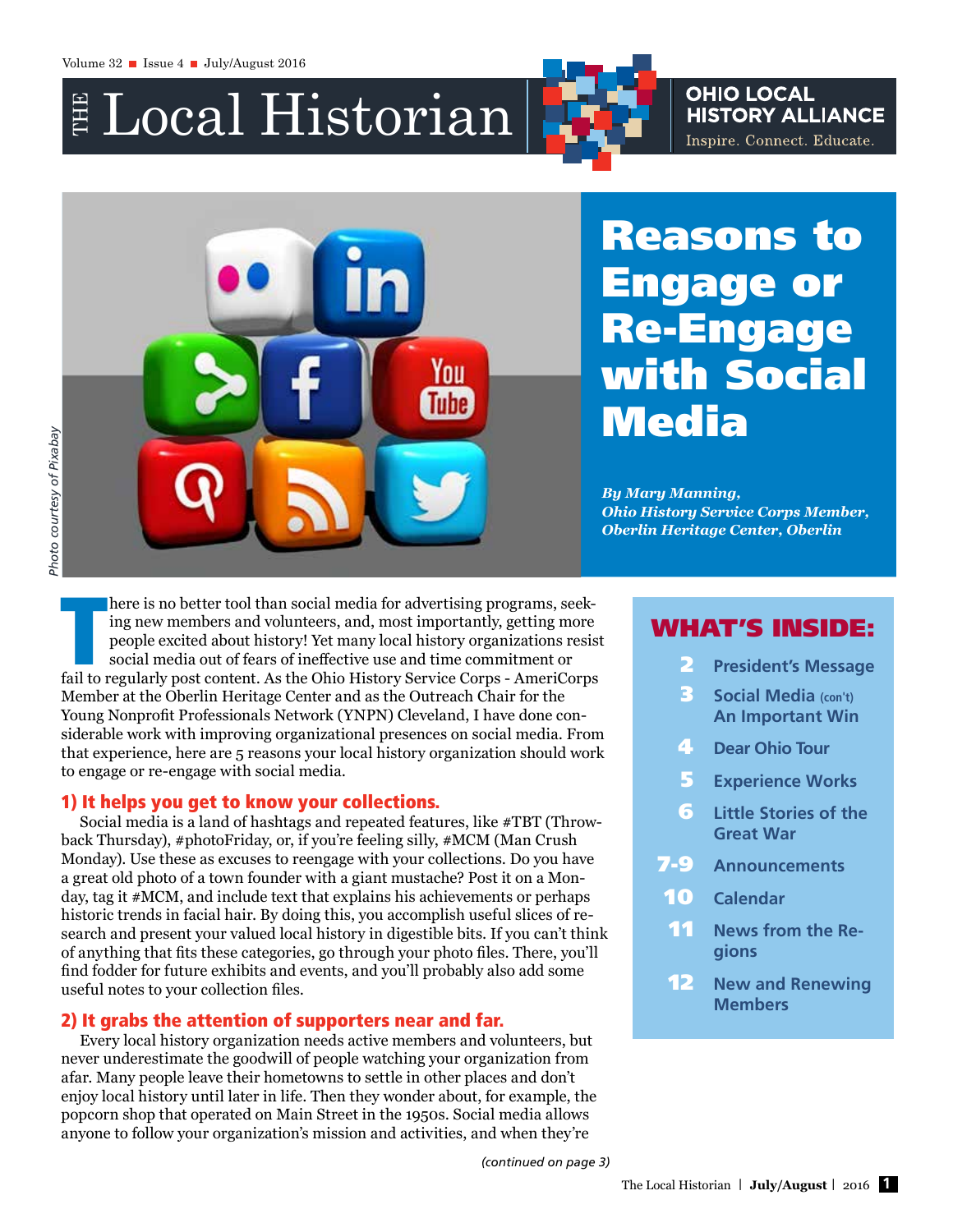# President's Message:

*"Oh beautiful for spacious skies, For amber waves of grain. For purple mountain majesty Above the fruited plain!"*

*These lyrics by Katherine Lee Bates are indicative of how varied and lovely are the vistas around our country. In August, the United States will celebrate the 100th anniversary of President Woodrow Wilson signing the National Park Service into law. We need to go back to the dark* 

*days of the Civil War to see the seeds sown that led to our national treasures being preserved.*

*Shortly after the beginning of the Civil War, photographer Carleton Watkins ventured into Yosemite in the fall of 1861, and left with spectacular images of the valley. These photographs were cherished by those in the east who would never be able to travel west. President Lincoln signed a bill June 30, 1864, preserving the Yosemite Valley and providing a blueprint for the salvation of the 411 areas which are part of the National Park Service today including Yellowstone which became the first national park in 1872.*

*Most of us in the local history com-*

### *munity have a passion for preserving the physical and/or cultural heritage of our area. This is a noble endeavor not unlike the quest of those far-sighted citizens 150 years ago who saw the Yosemite Valley and wanted their children and grandchildren to have the opportunity to see it also. Keep on fighting to preserve the heritage of your community for those in the next generation and the one after that. It is worth the effort!*

### **Beth Weinhardt**

President, Ohio Local History Alliance Local History Coordinator, Westerville Public Library (614) 259-5028, [bweinhar@westervillelibrary.org](mailto:bweinhar@westervillelibrary.org)

# 2016 Board Members Ohio Local History Alliance

### **President**

**Beth Weinhardt,** Local History Coordinator Westerville Public Library, Westerville (614) 259-5028 *[bweinhar@westervillelibrary.org](mailto:bweinhar@westervillelibrary.org) [westervillelibrary.org/local-history](http://westervillelibrary.org/local-history)*

### **1st Vice President**

**Todd McCormick,** Curator/Director Logan County Historical Society, Bellefontaine (937) 593-7557 *[tmccormick@loganhistory.org](mailto:tmccormick@loganhistory.org) [www.loganhistory.org](http://www.loganhistory.org)*

### **2nd Vice President**

**Wendy Zucal,** Executive Director Dennison Railroad Depot Museum, Dennison (740) 922-6776 *[director@dennisondepot.org](mailto:director@dennisondepot.org) [dennisondepot.org](http://dennisondepot.org)*

#### **Secretary**

**Ruth Brindle,** Curator Quaker Heritage Center Wilmington College, Wilmington (937) 481-2456 *[ruth\\_brindle@wilmington.edu](mailto:ruth_brindle@wilmington.edu) [www.wilmington.edu/the-wilmington](http://www.wilmington.edu/the-wilmington-difference/qhc/ )[difference/qhc/](http://www.wilmington.edu/the-wilmington-difference/qhc/ )*

### **Treasurer**

**Kathleen Fernandez,** Historian and Museum Consultant, North Canton *[kathyfernandez@neo.rr.com](mailto:kathyfernandez%40neo.rr.com?subject=)*

### **Trustees-At-Large**

**Leann Rich,** Manager of Education & External Relations Mahoning Valley Historical Society, Youngstown (330) 743-2589 *[lrich@mahoninghistory.org](mailto:lrich@mahoninghistory.org) [www.mahoninghistory.org](http://www.mahoninghistory.org)*

**Jim Oda,** Director Piqua Public Library, Piqua (937) 773-6753 *[joda@piqualibrary.org](mailto:joda@piqualibrary.org)*

### *[www.youseemore.com/piqua](http://www.youseemore.com/piqua)* **Pat Smith,** Director

Allen County Museum & Historical Society, Lima (419) 222-9426 *[psmith1@wcoil.com](mailto:psmith1@wcoil.com) [www.allencountymuseum.org](http://www.allencountymuseum.org)*

**Immediate Past-President Maggie Marconi,** Museum Administrator Sandusky Library/ Follett House Museum Sandusky (419) 625-3834 *[mmarconi@sanduskylib.org](mailto:mmarconi@sanduskylib.org)* 

### *[www.sandusky.lib.oh.us/follett\\_](http://www.sandusky.lib.oh.us/follett_house)house*

### **Ex-Officio (Executive Secretary)**

**Anthony Gibbs,** Interim Manager Local History Services Ohio History Connection, Columbus (614) 297.2477 *[agibbs@ohiohistory.org](mailto:agibbs@ohiohistory.org) [www.ohiohistory.org](http://www.ohiohistory.org)* 

### **Region 1**

**Gary Levitt,** Director Museum of Postal History, Delphos (419) 303-5482 *[mphdelphos@gmail.com](mailto:mphdelphos@gmail.com) [www.postalhistorymuseum.org](http://www.postalhistorymuseum.org)* **Richard Witteborg**, Curator of Exhibits Andrew L. Tuttle Museum, Defiance (419) 784-1907 *[witteborg@hotmail.com](mailto:witteborg%40hotmail.com?subject=) [www.cityofdefiance.com/main/index.](http://www.cityofdefiance.com/main/index.php/tuttle-museum-home ) [php/tuttle-museum-home](http://www.cityofdefiance.com/main/index.php/tuttle-museum-home )* 

### **Region 2**

**Gale Martin,** Executive Director Marion County Historical Society, Marion (740) 387- 4255 *[mchs@marionhistory.com](mailto:mchs@marionhistory.com) [www.marionhistory.com](http://www.marionhistory.com)*

**Jessica Maiberger,** Local History Librarian Milan-Berlin Library District, Milan (419) 499-4117 *[jessica.maiberger@gmail.com](mailto:jessica.maiberger@gmail.com) [www.milan-berlin.lib.oh.us](http://www.milan-berlin.lib.oh.us)* 

### **Region 3**

**Rebecca Larson-Troyer,** Librarian Special Collections Division Akron-Summit County Public Library, Akron (330) 643-9030

*[rltroyer@akronlibrary.org](mailto:rltroyer@akronlibrary.org) [sc.akronlibrary.org](http://sc.akronlibrary.org)*

**Timothy Daley,** Executive Director Cuyahoga County Soldiers' and Sailor's Monument, Cleveland (216) 621-3746 *[tdaley@cuyahogacounty.us](mailto:tdaley@cuyahogacounty.us) [www.soldiersandsailors.com](http://www.soldiersandsailors.com)*

#### **Region 4**

**Nancy Newton,** Trustee Canfield Historical Society, Canfield (330) 533-3458 *[newton1@zoominternet.net](mailto:newton1@zoominternet.net)*

**Melissa Karman,** Director The Sutliff Museum, Warren (330) 395-6575

*[melissa.karman@sutliffmuseum.org](mailto:melissa.karman@sutliffmuseum.org)  [www.sutliffmuseum.org](http://www.sutliffmuseum.org/)*

### **Region 5**

**Kate Smith,** Special Projects Coordinator Dennison Railroad Depot Museum Dennison (740) 922-6776 *[kates@dennisondepot.org](mailto:kates@dennisondepot.org)*

*[www.dennisondepot.org](http://www.dennisondepot.org)*

**Christy Davis,** Registrar Pro Football Hall of Fame, Canton (330) 588-3616 *[Christy.Davis@ProFootballHOF.com](mailto:Christy.Davis@ProFootballHOF.com)  [www.ProFootballHOF.com](http://www.profootballhof.com/)*

### **Region 6**

**Leslie Blankenship,** Trustee Franklinton Historical Society, Columbus (614) 527-1957

*[lblanken@att.net](mailto:lblanken@att.net) [franklintonhistoricalsociety.org](http://franklintonhistoricalsociety.org)* **Andrea Brookover,** 

Executive Director Fairfield Heritage Association, Lancaster

(740) 654-9923 *[director@fairfiledheritage.org](mailto:director@fairfiledheritage.org) [www.fairfieldheritage.org](http://www.fairfieldheritage.org)*

#### **Region 7**

**Chris Burton,** Executive Director Armstrong Air & Space Museum Wapakoneta (419) 738-8811 *[airandspace@bright.net](mailto:airandspace@bright.net)  [www.armstrongmuseum.org](http://www.armstrongmuseum.org)*

**Kasey Eichensehr,** Curator Clark County Historical Society Springfield (937) 324-0657 *[keichensehr@heritagecenter.us](mailto:keichensehr@heritagecenter.us) [www.heritagecenter.us/](http://www.heritagecenter.us)*

### **Region 8**

**Joel Kohler,** Historian Mason Ohio Historical Society, Mason (513) 398-6750 *[drwho7734@gmail.com](mailto:drwho7734@gmail.com) [www.masonhistoricalsociety.org](http://www.masonhistoricalsociety.org)/* **Jamie Glavic,** Director of Marketing &

Communications National Underground Railroad Freedom Center, Cincinnati (513) 333-7500 *[jglavic@nurfc.org](mailto:jglavic@nurfc.org) [www.freedomcenter.org](http://www.freedomcenter.org)*

### **Region 9**

**Margaret Parker,** Trustee Meigs County Historical Society, Pomeroy (740) 992-3810 *[meigscohistorical@frontier.com](mailto:meigscohistorical@frontier.com) [meigschs.org](http://www.meigschs.org)*

**Jessica Cyders,** Curator Southeast Ohio History Center, Athens (740) 592-2280 *[jessica@athenshistory.org](mailto:jessica@athenshistory.org) [athenshistory.org](http://athenshistory.org)*

#### **Region 10**

**Jim Geyer,** Director for Museums Muskingum County History, Zanesville (740) 454-9500 *[phsomc@sbcglobal.net](mailto:phsomc@sbcglobal.net)*

*[www.muskingumhistory.org](http://www.muskingumhistory.org)* **Judy Robinson,** Trustee

Noble County Historical Society Caldwell (740) 732-2654 *[jackie.l.robinson@frontier.com](mailto:jackie.l.robinson@frontier.com)*

*[www.rootsweb.ancestry.](http://www.rootsweb.ancestry.com/~ohnoble/histsoc.htm) [com/~ohnoble/histsoc.htm](http://www.rootsweb.ancestry.com/~ohnoble/histsoc.htm)*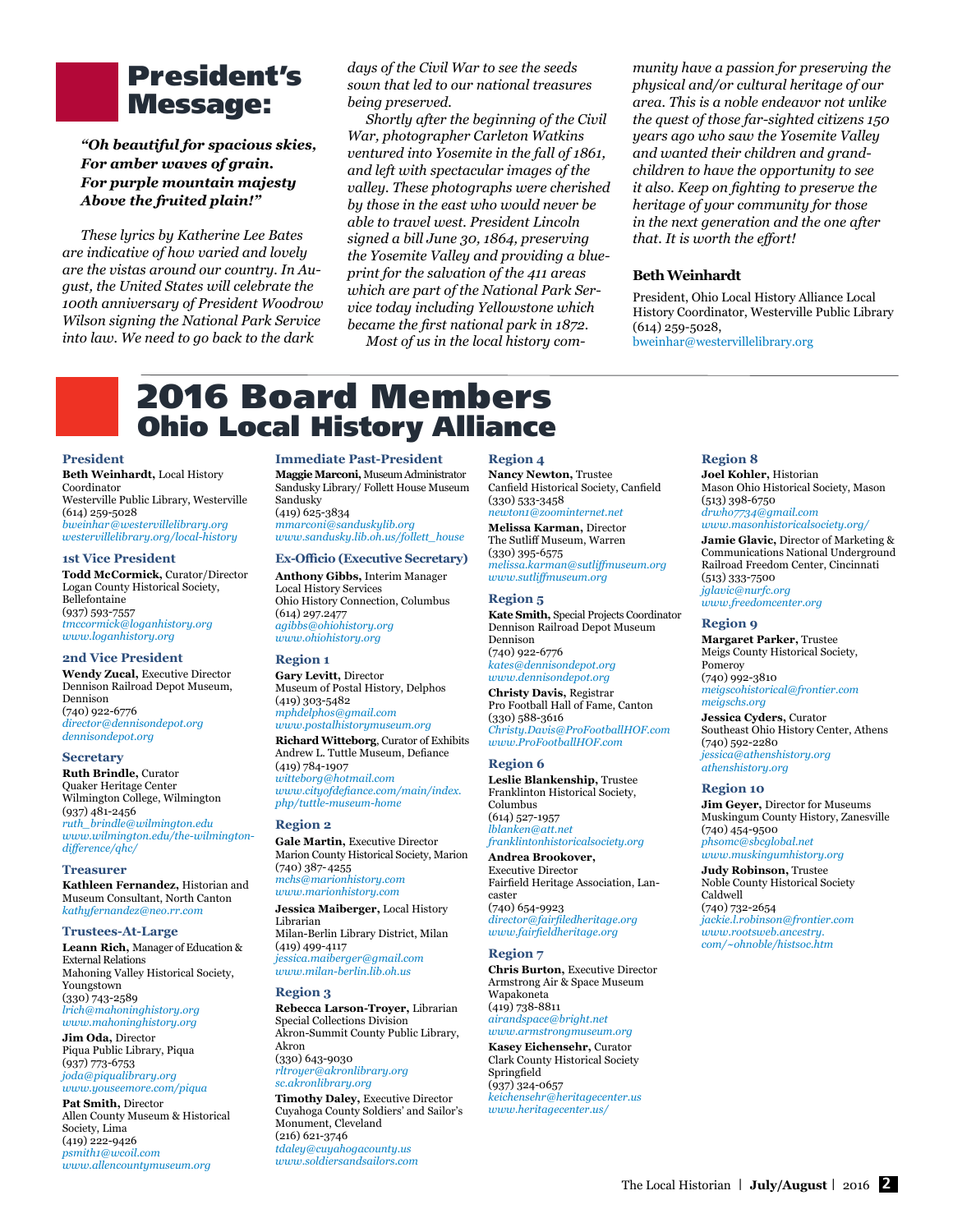looking for a picture of that popcorn shop, they'll call your organization. When you provide people with information, they understand your organization's value in a personal way, and they may return the favor when they see calls for support.

# 3) It encourages you to think in detail about who's already coming to your museum and who you'd like to see in the future.

Posting on social media is about satisfying your followers and your *potential new followers*—not how great your organization is. In crafting posts, focus on information these people would like to know and want to share with their friends. For example, look at the statistics for your posts that outperformed everything else. What makes them different? Are your posts about recent history more successful than your posts about the nineteenth century? Do people love seeing your event photos but ignore your posts about upcoming meetings? Figure out what works, and try to repeat it. Good content, measured in followers and likes, begets visitors, members, and donations.

# 4) It provides free advertising on a level that remains unmatched.

Recently, I helped to promote Medina County History Day, an event in its first year, by creating an event page

and writing content on the Historical Societies of Medina County Facebook page that enabled me to share the event link over and over again. By the day of the event, 4,600 people had been shown the event page. When you add that to the number of people who likely saw it in print media, in mailings, or through other means, it's no wonder the event was a success! The caveat with promoting events is that the number of RSVPs does not always indicate how many people will actually show up, especially if you have a separate registration page. Don't be discouraged! Keep posting your events because you're creating an archive that demonstrates the extent of your interests, and you never know who is just waiting for the right event.

# 5) It can help your organization maintain an approachable, active, and professional face.

On social media, where everyone presents their ideal selves, your organization can actively discard the constraints of limited resources. Attention to grammar, language, and fine details pays off. On Facebook, especially, use the feature that allows you to schedule your posts, and write and schedule them in batches on certain days and times—this helps promote a consistent tone across posts. Use pictures from past events to market future events; they provide a visual guarantee that your organization welcomes all visitors and that you'll provide a great time.

# An Important Win for Ohio History!

By Todd Kleismit, Director of Community & Government Relations, Ohio History Connection, Columbus

Great news for Ohio history enthusiasts! As you may recall, a threshold was recently established in state law that requires all of the state's income tax check-offs generate a minimum of \$150,000 or face elimination if they fall short two consecutive years. In 2014, the Ohio History Fund check-off generated \$171,000 before falling steeply to just \$80,000 in 2015. Data showed that all of the other income tax check-offs experienced steep declines from 2014 to 2015. Results so far in 2016 indicate that the Ohio History Fund will fall short of \$150,000 this year. Hundreds of you responded this spring by contacting your state legislators – thank you – it made a big difference!

Rather than facing elimination, the Ohio History Fund tax check-off and other tax checkoffs can now

breathe easier thanks to legislative approval from the Ohio General Assembly. State Representative Kirk Schuring (R-Canton) took the lead in sponsoring an amendment that lowers the threshold from \$150,000 to \$50,000 with elimination for check-offs that fall short five consecutive years, instead of two. On June 13, Governor Kasich signed House Bill 182, legislation that revised the income tax threshold, into law.

Representative Schuring, the Ohio House Majority Floor Leader, was honored at this year's Statehood Day

# All hands on deck!

event at the Ohio Statehouse by earning the Ohio History Leadership Award. His leadership on this issue further demonstrates that he is worthy of the award and a true friend of Ohio history. Anyone wishing to express their thanks to Rep. Schuring may do so by emailing [Rep48@ohiohouse.gov.](mailto:Rep48@ohiohouse.gov)

Many thanks to you for your support in helping ensure a future for the Ohio History Fund income tax check-off!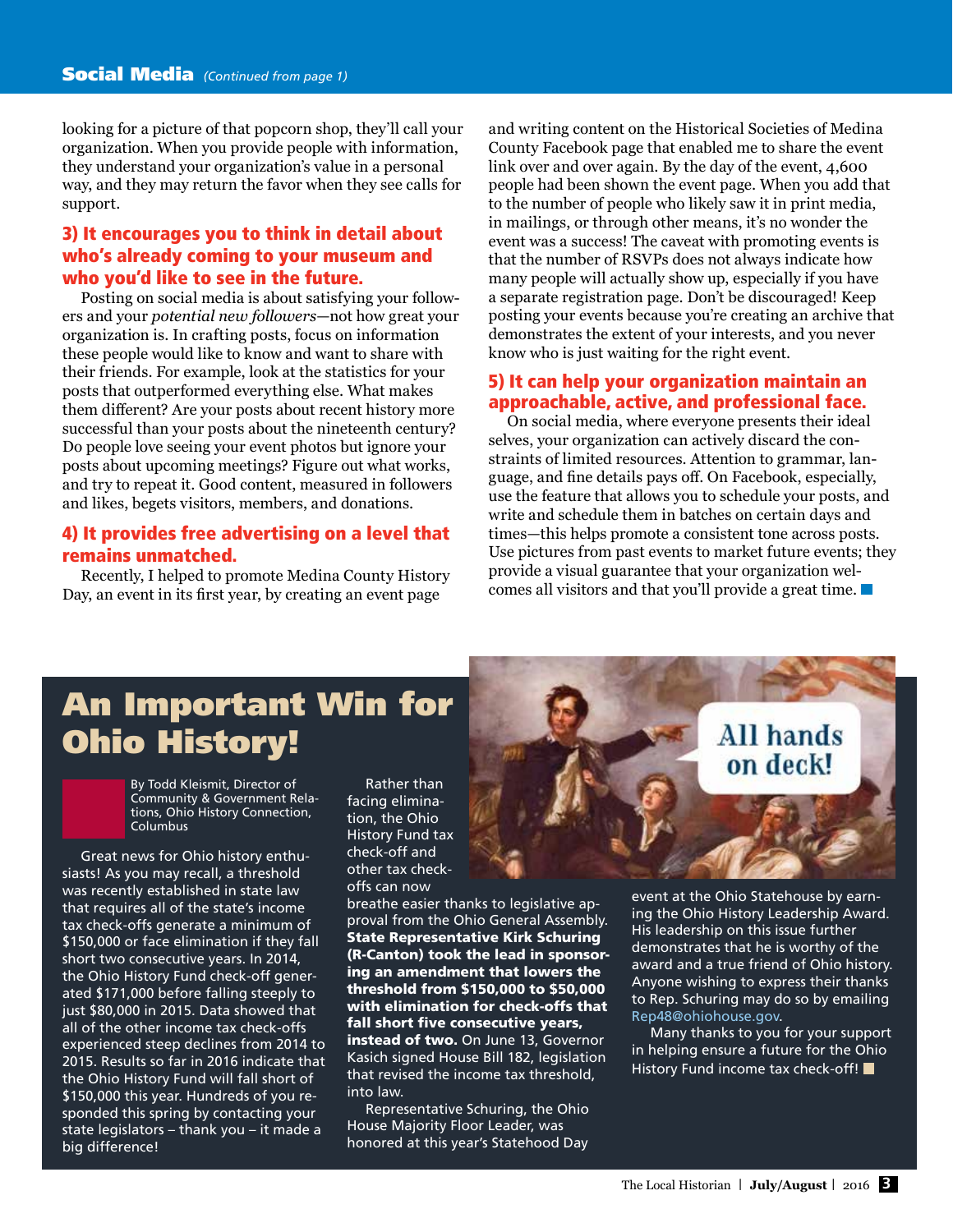# Ohio History Connection's Dear Ohio Tour



By Jodie Engle, Strategic Initiatives Coordinator, Ohio History Connection, Columbus

The Ohio History Connection is hitting the road over the next few years to visit all 88 counties to hear people's stories, dreams, and aspirations during the Ohio History Connection's Dear Ohio Tour.

The Ohio History Connection is close to completing the first year of the 2015-2020 strategic plan called the *Initiative for Ohio History*. This plan boasts a multitude of strategic initiatives that are organized under our five Core Values: *Stewardship, Working Together, Authenticity, Inclusivity* and *Relevance*. Within the strategic plan, there are a variety of projects which includes preserving historic buildings, strengthening infrastructure, and connecting the community. The common attribute for each initiative is putting Ohio's stories in the hands of Ohioans. To demonstrate this vision, we believe it is paramount that the voices of Ohioans be part of our conversations in order to accurately capture the "life of an Ohioan".

In 2016, Phase 1 will provide staff an opportunity to visit with the general public in 20 counties during popular community events and or local establishments that bring in diverse audiences and represent the demographics of the community such as: festivals, baseball games, coffee shops, etc. This phase is considered a pilot so our staff may create best practices and approaches to planning visits before we travel to the other 68 counties during Phase 2 in 2017.

The Dear Ohio Tour will be an opportunity to strengthen and build relationships in each county; capture Ohioan's stories and identifying characteristics; and build awareness and support for the Initiative for Ohio History, including the Museum of Ohio Project. In addition, surveys and questionnaires will be created to gather information to help shape engaging and exciting museum experiences, serviceable archival storage and retrieval, and the Ohio History Connection's presence across the state.

To learn more and to hear when and where we'll be in YOUR county, go to [www.ohiohistory.org/dearohio](http://www.ohiohistory.org/dearohio) or contact Project Manager, Jodie Engle at [jengle@ohiohistory.org](mailto:jengle%40ohiohistory.org?subject=).

# *People in the News*

**Elmer Schulz** is the new Director of Operations for the Lakeside Heritage Society. He replaces Gretchen **Curtis**, who though she has retired, continues to volunteer with the society. Schulz holds a MA in Public History/ American Studies from Kent State University.

AKE J **ETABU HELTON** CEALS ☆ **CEYAHOGA** DEFLANCE **Kind REMARKED HENR HURCH** sessiva PATERS **MEDP BANCOCK** PUTNAM ŝ AST AN WERT š **WAYNE STAR** ALLEN **VALUABLES** ĕ MARION **AUGLADE GERCE REPORTER** W LOGAN KNOS sma **DELAWARE CONHOCTON** Ě **BLARKENON** DARKI CHAMPAIG **JUERNSEY** MEANIE BELMON PRANKLI AGARE Stap **PRICKL ABRELLO GREENE** PERRY **CAVETTE** WASHINGTON **BETLER** носких CLINTON ARRE ATHEN VENTON ВАМШ.ТОР ставител низных **MARGETS** PIKE sciono ABANE

| <b>OLHA</b><br><b>REGION</b> | <b>COUNTY 1</b>                        | <b>COUNTY 2</b>                       |
|------------------------------|----------------------------------------|---------------------------------------|
| 1                            | Wood<br>(Bowling Green/Perrysburg)     | Lucas<br>(Toledo)                     |
| $\overline{2}$               | <b>Marion</b><br>(Marion/Marion)       | Sandusky<br>(Bellevue/Fremont)        |
| 3                            | Summit<br>(Hudson/Akron)               | Lorain<br>(Lorain/Wellington)         |
| 4                            | Mahoning<br>(Youngstown/Canfield)      | Trumbull<br>(Niles/Warren)            |
| 5                            | Tuscarawas<br>(New Philadelphia/Dover) | <b>Stark</b><br>(Canton/Massillon)    |
| 6                            | Licking<br>(Newark/Croton)             | Delaware<br>(Powell/Delaware)         |
| 7                            | Logan<br>(Bellefontaine/Bellefontaine) | Clark<br>(S. Vienna/Springfield)      |
| 8                            | <b>Brown</b><br>(Mount Orb/Georgetown) | Warren<br>(Lebanon/Waynesville)       |
| 9                            | Gallia<br>(Gallipolis/Rio Grande)      | <b>Ross</b><br>(Frankfurt/Bainbridge) |
| 10                           | Muskingum<br>(New Concord/Zanesville)  | Washington<br>(Belpre/Marietta)       |

*We'll be visiting the counties with yellow stars during the 2016 phase of the Dear Ohio Tour.*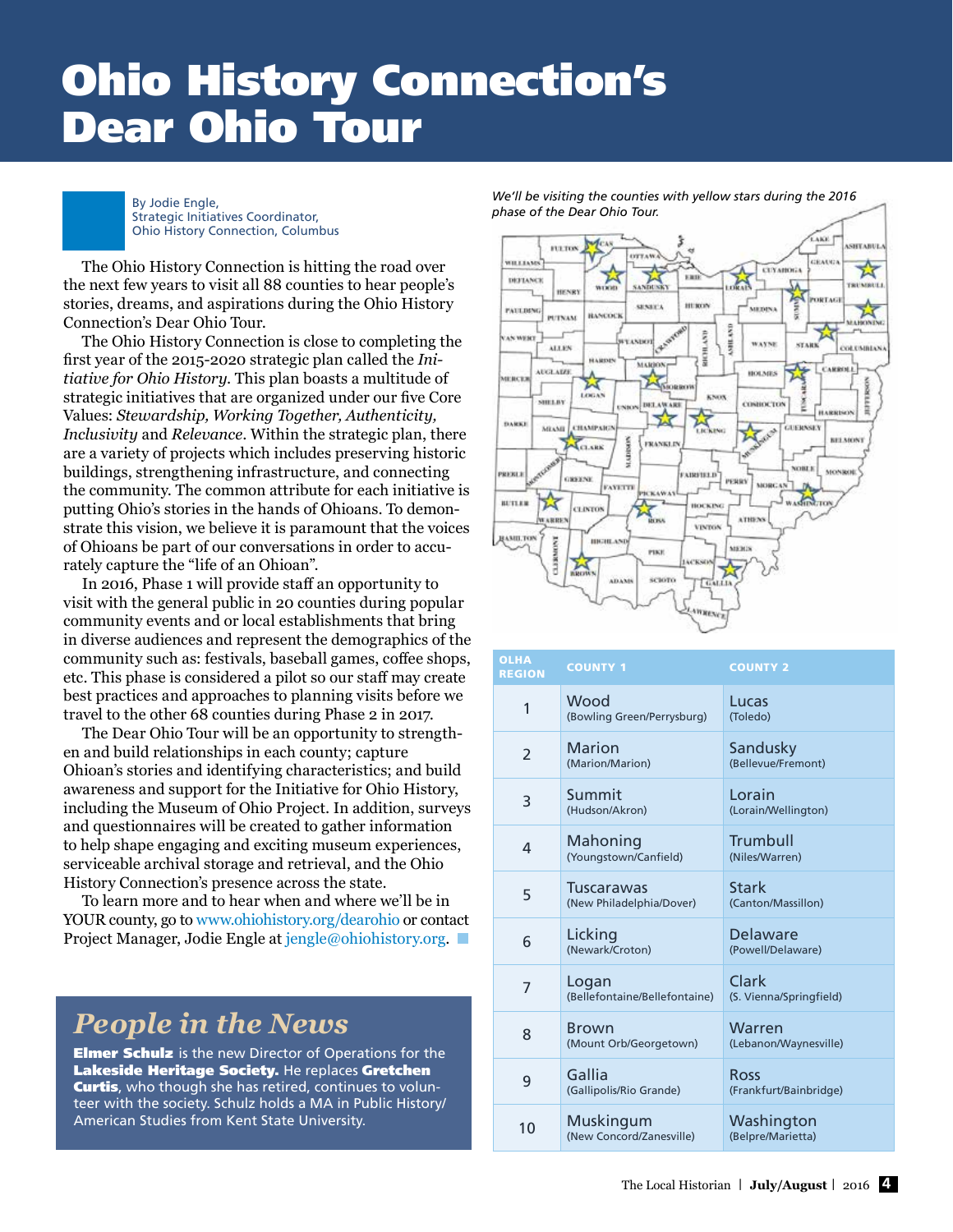# Resolve Staffing Issues With Experience Works Volunteers

By Gale Martin, Executive Director, Marion County Historical Society, Marion

In 2009, the Marion County Historical Society (MCHS) was experiencing growing pains. It was great that our programs and museum were well attended, but due to a lack of available funds and a need for more volunteers to fill the gaps in our personnel, we were looking at cutting back on museum open hours or on the number and size of our public programs and events. No organization wants to do either of those things, so we were feeling a bit discouraged in spite of our increasing museum visitation and our programs and events that were becoming quite popular.

In September of that year we heard about Experience Works, a national, non-profit organization that provides training and employment services through the Senior Community Service Employment Program (SCSEP), a federal program authorized under the Older Americans Act and funded through Congressional appropriations. The SCSEP assists low-income, unemployed people 55 years of age or older who meet specific income and residence eligibility requirements. After learning more about the program, we decided that Experience Works might be just what we needed and began the process of becoming a host agency for Experience Works.

Through SCSEP, job seekers who are 55 and over are assigned to public and nonprofit organizations that agree to serve as host agencies that benefit from an expanded workforce through partnerships with Experience Works. Participants in this program perform a variety of tasks at the host site and learn new skills that can assist them in finding future employment.

For example, seniors assigned to the Marion County Historical Society perform clerical duties, sort donations, keep the building clean and landscaped, give tours, care for items



*the map. Right: Marion County Historical Society archivist Mary Gross got her start at the society through the Experience Works program. Photo courtesy of the Marion County Historical Society.*

in the reenactment wardrobe, work as archivists, run the cash register in the museum shop, provide customer service, and so much more.

The program has a dual mission – community service and employment. For clients it is a short-term, timelimited program of four years maximum that provides opportunities for individuals to update their skills for the 21st century workforce. Through different aspects of the program Experience Works help clients determine their training, employment and personal goals; guides them in developing a plan on how they will achieve those

goals; and provides the services and support they need to be successful. Seniors receive the minimum wage for the time they are assigned or in training – typically around 20 hours per week for a maximum of four years.

Host agencies identify the roles and responsibilities at the site, and Experience Works determines which SCSEP clients have goals that require skills and experiences that match the agency's needs. Clients are then assigned to the host agency in order to acquire those skills, receive supervision, and gain experience while performing

*(continued on page 7)*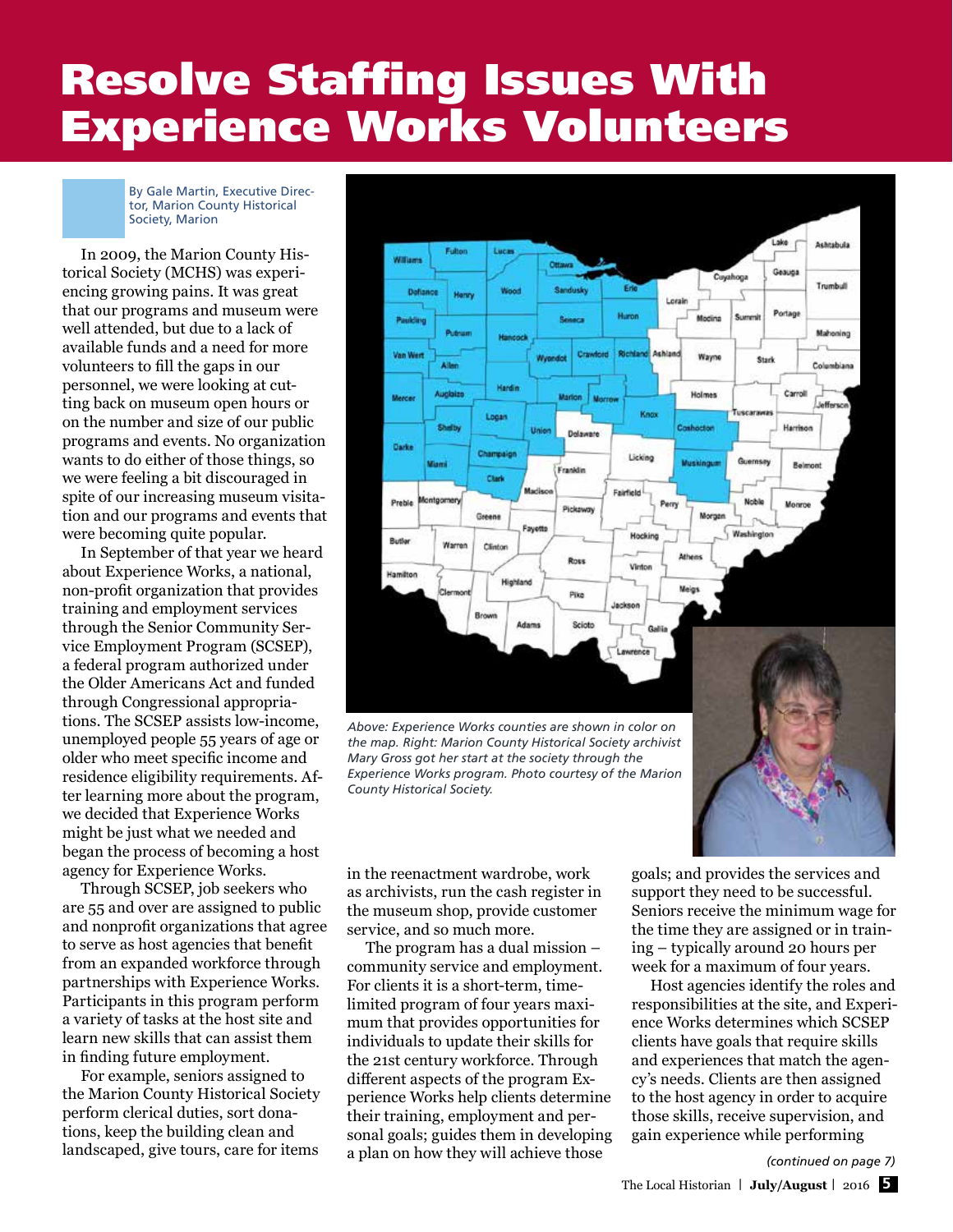# Little Stories of the Great War

By Lily Birkhimer, Digital Projects Coordinator, Ohio History Connection, Columbus

Did you know that over the course of World War I, Ohio sent approximately 263,000 men and women into service, including national guardsman, volunteers and draftees? This constituted an impressive 5.3% of the nation's military manpower, the fourth highest of any state! Ohio was also the site of Camp Sherman just outside Chillicothe, the third largest training camp in the nation. Over 120,000 soldiers went through training at the facility beginning in September 1917.

But the World War I story is not only told on the battlefront—civilians, too, felt the impact of war in different but still powerful ways. With National Guard units deployed abroad, civilian Home Guard units were established around the state to protect domestic interests; the Ohio Branch of the Council of National Defense established the Ohio Industrial Commission to ensure efficient use of the state's labor supply; and local mobilization required support of the war through taxes and "liberty" loans, as well as rationing of foodstuffs and planting of "victory" gardens.

Thousands upon thousands of individual stories, both small and large, make up the history of Ohio's role in World War I. You now have a chance to start exploring these many stories as we near the centennial of U.S. involvement in the conflict that many knew as "the Great War"!

Thanks to a recently-completed grant received from the National Endowment for the Humanities entitled "Little Stories of the Great War: Ohioans in World War I," audiences of any level can access a free online union bibliography, located at [www.ohio](http://www.ohiohistoryhost.org/wwibib)[historyhost.org/wwibib,](http://www.ohiohistoryhost.org/wwibib) identifying research collections available around Ohio related to World War I. Browse by region, topic or format, or perform a keyword search to begin finding



*Postcard from A. C. Thompson to Professor Paddock, September 1918. Thompson notes that the whole school has been quarantined due to the Spanish flu, but that he himself feels fine. Courtesy of the Ohio History Connection, World War I Collection.*

relevant materials! Each collection is linked with the organization where it is held, so you can make a trip (near or far) to start your research in person.

Interested in seeing primary sources without leaving home? You can view over 200 historic items in a digital collection established as part of the same project, available at [www.ohiomemory.](http://www.ohiomemory.org/cdm/wwi) [org/cdm/wwi](http://www.ohiomemory.org/cdm/wwi). Explore this collection to discover materials held by the Ohio History Connection, including correspondence, photographs, propaganda items and more collected by Wendell Paddock of the Ohio State University, a horticulture professor who kept in close contact with his students as they became involved in the war effort following graduation. You can also learn about the unique experience of the citizens of North Canton through digitized materials from the North Canton Heritage Society. Known until 1918 as New Berlin, the village changed its name during the war due in large part to customer pressure on the nationally-known Hoover Suction Sweeper Company that was based in the town.

Abroad and at home, Ohioans dealt with a global conflict that impacted

their lives in small and large ways. These myriad "little stories" from Ohio are reflective of the broader experiences of Americans living during the Great War, and we invite you to remember these stories along with us as our nation commemorates the centennial of World War I.

The ultimate goal of this project was to prepare for a larger and more state-wide commemoration effort of Ohio's role in the war, so check back as new materials are added to the website, and as new collections are listed on the union bibliography. Interested in getting involved? Please reach out to [ohiomemory@ohiohistory.org](mailto:ohiomemory%40ohiohistory.org?subject=)!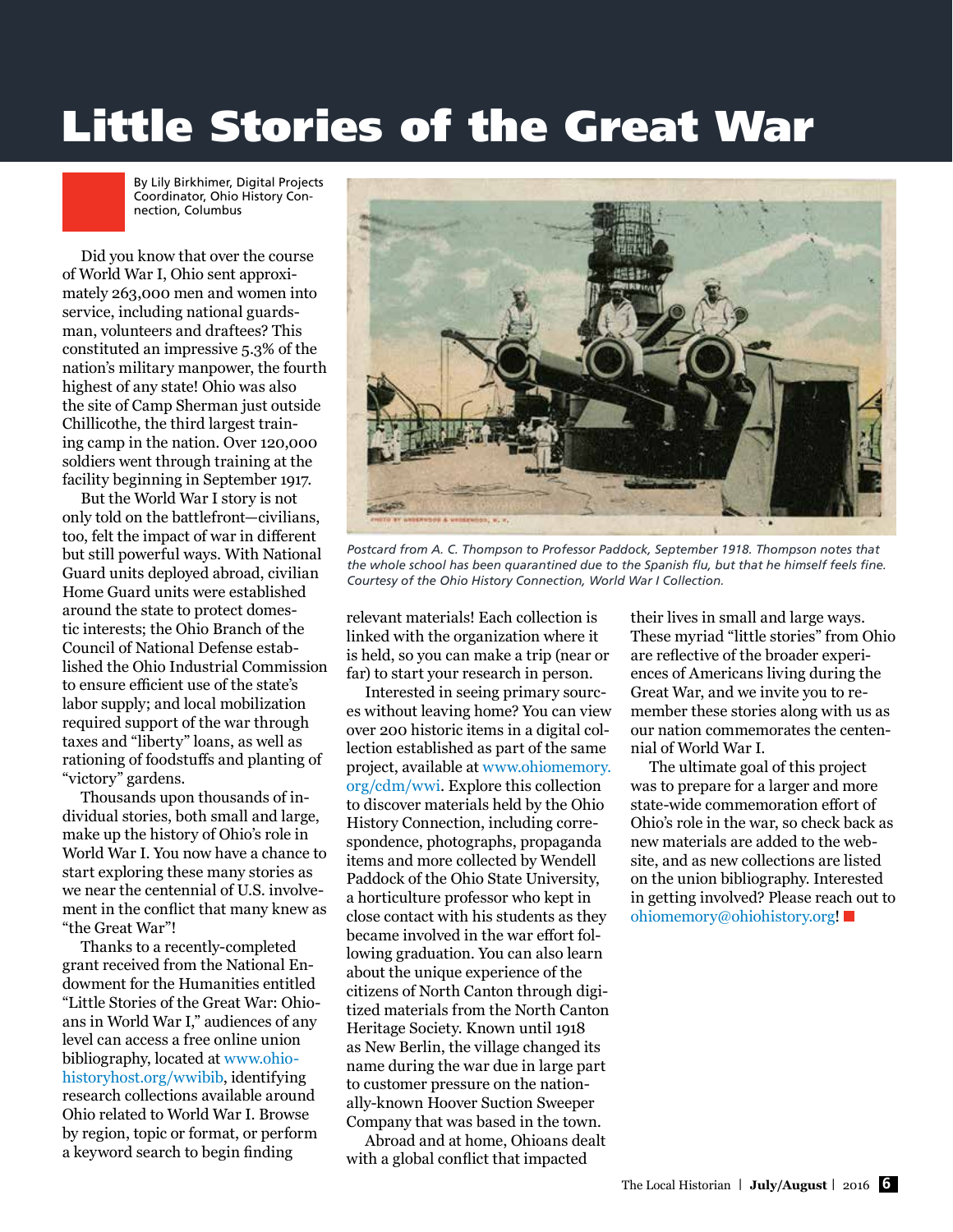# Experience Works *(continued from page 7)*

duties for the host. Clients learn new skills, build confidence, and provide valuable services under the supervision of their host agency supervisor. Experience Works pays their wages and associated payroll benefits. The host agencies benefit from the services they provide and that increases their ability to fulfill their mission.

Experience Works volunteer Becky McKinney stated, "I have been very fortunate in my assignment with Experience Works in being at Marion County Historical Society. I have enjoyed the challenge of learning Past Perfect and updating my computer skills in order to become job ready while enjoying the Marion Community."

When asked about her position with MCHS through the program, current volunteer Alberta Cress commented, "I want to thank MCHS and Ex Works for giving me the opportunity to improve my skills on the computer, with coworkers and with the public. I have learned to enhance programs I already knew as well as learn new ones."

The Marion County Historical Society has had great success in working with Experience Works. One of our early participants, Mary Gross, began assisting the volunteer archivist and became so proficient that MCHS decided we had better find a way to keep her. Funds were raised and Mary

became a part-time employee of the Marion County Historical Society. Mary says, "I appreciated the help and information passed on by the excellent staff at Experience Works who were instrumental in assisting me in gaining employment here at MCHS."

Of course, that was the goal of the program all along!

For more on **Experience Works,** please contact the Ohio state office.

STATE OFFICE: (419) 222-3118 (877) 496-6439 – Toll Free (419) 222-4150

STATE PROGRAM MANAGER: Kent Kahn [kent\\_kahn@experienceworks.org](mailto:kent_kahn%40experienceworks.org?subject=)  (419) 222-3118

# **ANNOUNCEMENTS**

# PROFESSIONAL DEVELOPMENT

# 2016 Alliance Annual Meeting October 7 & 8

Registration is now open for the Ohio Local History Alliance's 2016 Annual Meeting and Conference, Connecting Communities! This year's conference, held in partnership with the Society of Ohio Archivists, will be held October 7-8 at the Crowne Plaza, Dublin.

This year's meeting features two full days of exciting and informative sessions, plus a pre-conference workshop on Thursday, October 6 at the Ohio History Center. Learn how to engage new audiences and communities by attending sessions on working with underserved audiences, programming for preschoolers, promoting your organization and its collections, and creating a digital presence. The pre-conference workshop will explore engaging the American Indian community, which has been a vital part of Ohio's history.

You'll also find sessions on timeless issues: how to better care for your collections, presenting engaging programming for visitors of all ages, developing interpretation and exhibits, and finding ways to expand your resources and money to pay for it all.

As always, this year's meeting includes plenty of time to network and learn from your colleagues. You can attend the annual awards luncheon to be inspired by the best



*Photo courtesy of the Ohio History Connection.* 

local history projects from around the state, catch up with old friends at this year's evening reception at Café Istanbul, and meet new ones at the annual speed networking session.

Find more information in the Annual Meeting brochure or visit the Annual Meeting's webpage.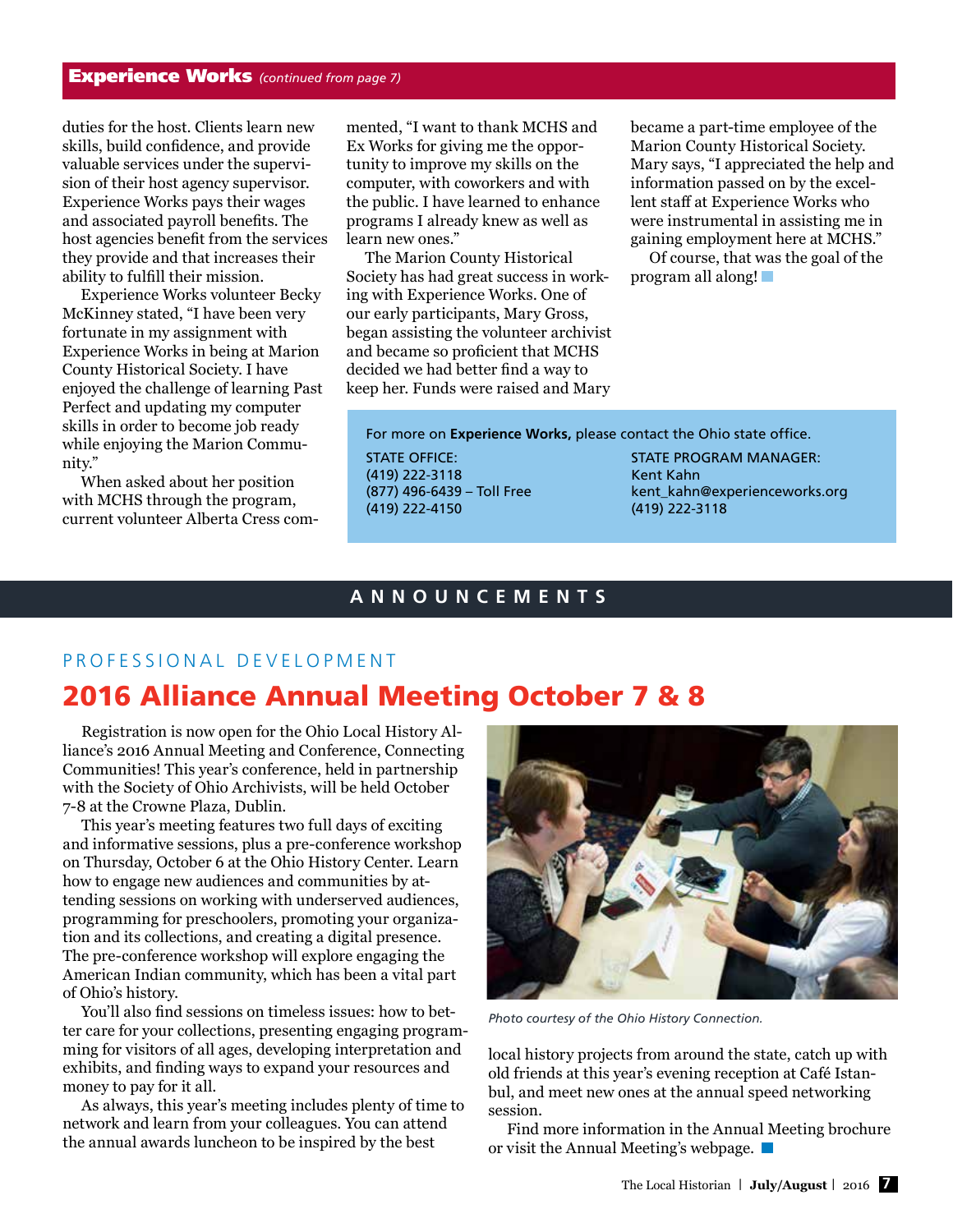# HISTORY DAY



*The teachers of the students receiving the Ohio Local History Alliance Award at the Ohio History Day contest pose with Alliance president Beth Weinhardt. Photo courtesy of the Ohio History Connection.* 

# Congratulations 2016 Ohio History Day Winners!

On April 30 over 600 students presented their exhibits, performances, documentaries, papers, and websites to volunteer judges at Ohio History Day, held at Ohio Wesleyan University. The 2015-2016 National History Day theme was *Exploration, Encounter, Exchange in History.*

Two projects were awarded the Ohio Local History Alliance Award for creating outstanding entries based on a local history topic, one each in the Junior and Senior divisions. The Junior division winners were Nicole Curley and Grace Haucke from Mercy Montessori School in Cincinnati for their exhibit "Harriet Beecher Stowe." The Senior division winners were Meghan Heimann, Maddie Detullio, and Leah Kucharski from Lutheran West in Rocky River for their exhibit "The East Ohio Gas Company Explosion of 1944."

The top two junior and senior projects in each category were selected to represent Ohio at National History Day at the University of Maryland in June. Projects were also honored as National Alternates, Honorable Mentions, and a series of Special Awards that are sponsored by state and local organizations.

The Ohio finalists competed at National History Day with other students from across the country, as well as Puerto Rico, American Samoa, and Department of Defense Schools. Ohio was well-represented at National History Day. One project came in second place in the country, four others placed in the top ten, and two projects won special prizes. The full list of winners for state and national contests can be found online at [www.](http://www.ohiohistory.org/historyday) [ohiohistory.org/historyday.](http://www.ohiohistory.org/historyday)

# GRANTS

# History Fund Application Now Available

Want to apply for a History Fund grant? Don't know where to start? Start with a webinar. The History Fund hosted two webinars this summer that explained how to write a strong History Fund grant application. Both webinars were recorded and are available here: [www.ohiohistory.](http://www.ohiohistory.org/historyfund) [org/historyfund](http://www.ohiohistory.org/historyfund).

The first webinar, *History Fund Help–Overview of Application,* surveys of the History Fund's grant guidelines and walks you through the History Fund application section by section, focusing on those that our grant reviewers spend the most time with, the Project Narrative and Budget sections, followed by tips for completing other sections.

The second, *Digitization Nuts & Bolts*, helps you learn how to strengthen your application and improve your project's chances of being funded, including how to incorporate the details reviewers are looking for. Using real-life examples, presenters discuss standards and best practices, the importance of a well-defined project, and how to address long-term access and preservation. Tips offered in this webinar are aimed at organizations without an extensive background in digitization projects, but also serve as a refresher for those with more practical experience.

If you have any questions about the History Fund and the application process, contact Andy Verhoff, Ohio History fund Grant Coordinator at 614-297-2341 or [averhoff@ohio](mailto:averhoff%40ohiohistory.org?subject=)[history.org.](mailto:averhoff%40ohiohistory.org?subject=) The deadline for applications is **September 7, 2016** (at 11:59 pm). Good luck!



*The Noble County Historical Society receives its History Fund grant at Statehood Day 2015. Photo courtesy of the Ohio History Connection.*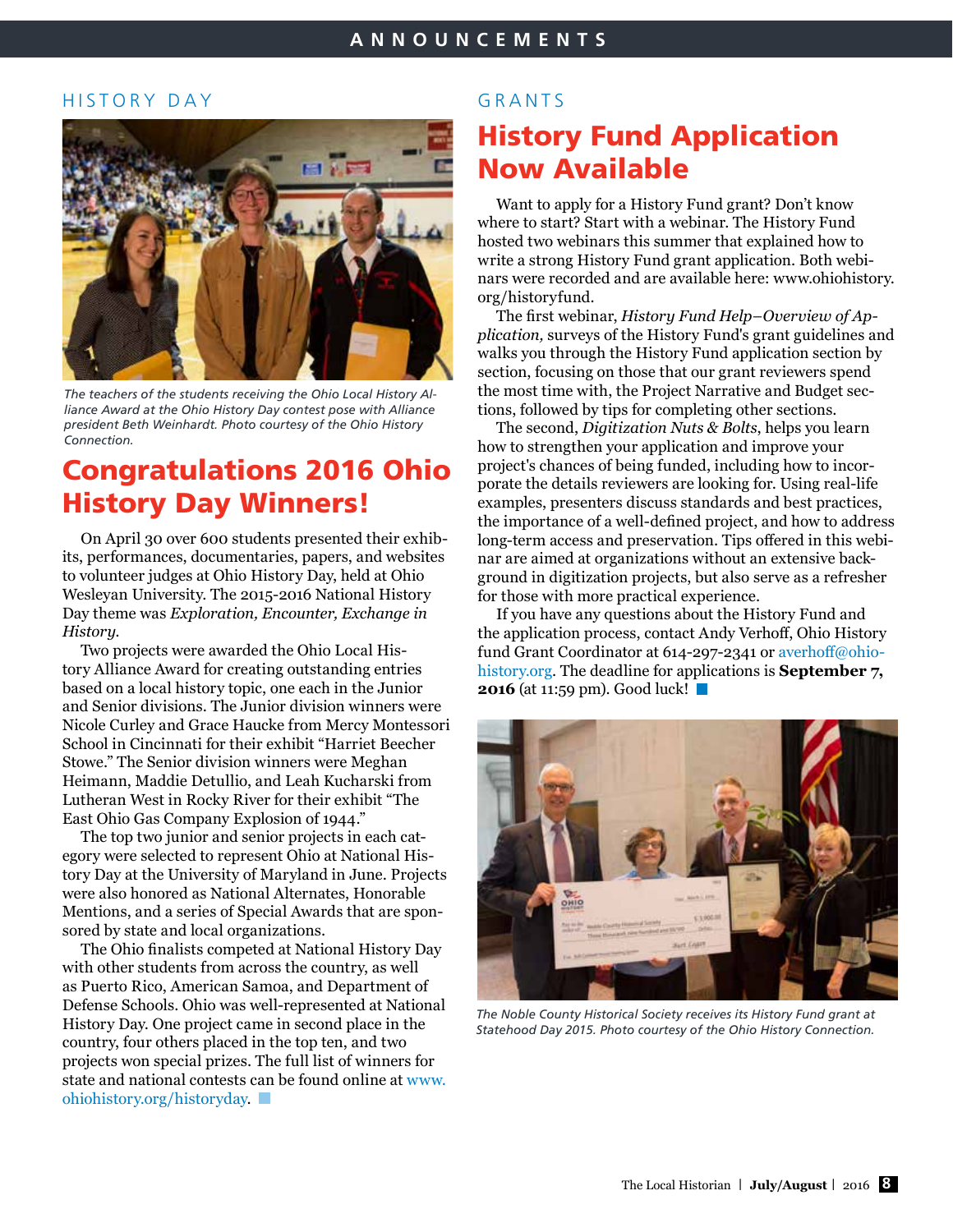# AWARDS

# OLHA Achievement Awards Nominations Due August 1



*2015 OLHA Awards winners at the Annual Meeting last October. Photo courtesy of the Ohio History Connection.* 

The Ohio Local History Alliance is now accepting nominations for its 2016 Outstanding Achievement Awards! The Alliance presents awards in two categories – Individual Achievement and History Outreach. Individual Achievement Awards recognize those who have made outstanding contributions to Ohio's historical societies, history museums, or the understanding and appreciation of state and local history. History Outreach Awards recognize outstanding local history projects in the categories of public programming, media and publications, and exhibits/displays. Nomination forms and supporting materials must be postmarked no later than August 1, 2016. Download the complete guidelines and a nomination form.

# PROFESSIONAL DEVELOPMENT

# Digitization Workshops

Do you want to start a digitization project but aren't sure where to start? These free workshops are for you! The Ohio Local History Alliance and the Ohio Memory Program are partnering to offer four regional digitization workshops this summer. The workshops will cover selecting materials for digitization, digitization best practices, online access options, possible funding sources, and digital preservation tips. Participants will come away from the workshops with a broad knowledge of the components of a digitization project, as well as a general plan for a digital project. Participants should come prepared to share what collections they are considering for digitization.

The workshops will be held from 10:00am - 1:00pm on the dates listed below:

> •Thursday, July 28 Hancock Historical Museum (Findlay, Ohio)

- •Monday, August 1 Quaker Heritage Center (Wilmington, Ohio)
- •Wednesday, August 3 The Castle (Marietta, Ohio)

•Friday, August 5 Dennison Railroad Depot (Dennison, Ohio) Awards are presented at the Alliance's Annual Meeting in October.

# General Rules:

- •All nominations must pertain to Ohio state, regional, or local history.
- •Any person or project is eligible to be nominated for the program; however, the nominator (person or group) must be a member of the Ohio Local History Alliance (to join, click here).
- •Ohio Local History Alliance members may nominate their own projects.
- •Submitted materials become the property of the Ohio Local History Alliance unless return is requested and a self-addressed stamped envelope is provided.
- •Nominations may be described or reviewed in the newsletter and electronic publications of the Ohio Local History Alliance without specific permission.
- •Each nomination must be presented in a three-ring binder indexed into sections titled: 1) Nomination Form (can be found here), 2) Description of Project/Individual's Contributions to Local History, 3) Budget, 4) Letters of Support, and 5) Publicity. (Please note: "Budget" not applicable for Individual Achievement Awards).



*Photo courtesy of the Ohio History Connection.* 

Morning refreshments, sponsored by the Ohio Local History Alliance, will be provided. Find more information and register at [www.ohiolha.org/2016/05/summer](http://www.ohiolha.org/2016/05/summer)-digitization-workshops/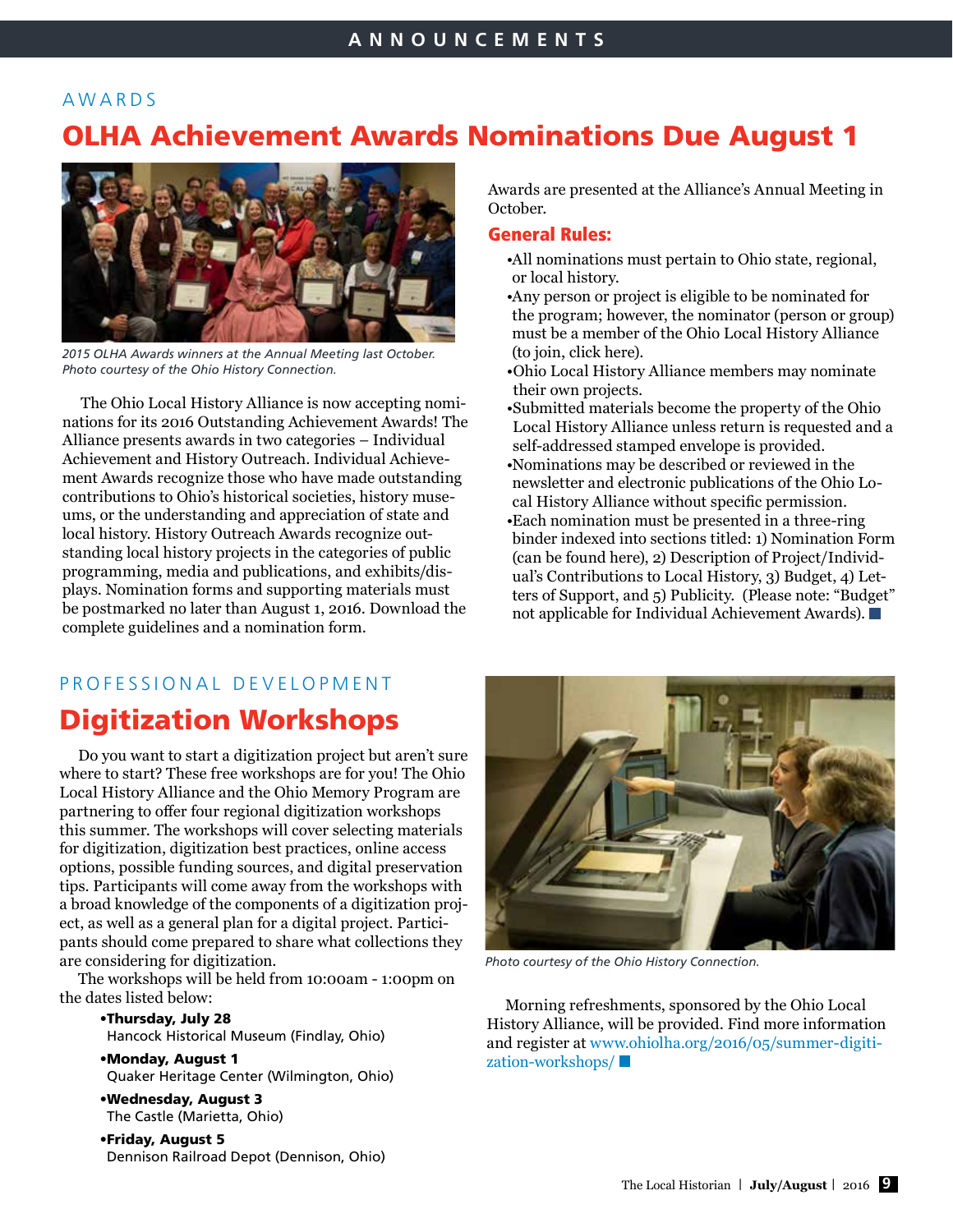# Join the Ohio Local History Alliance...

*...or connect a sister organization to the Alliance and ask its leaders to join in one of the following categories:*

# Organizational Member

Get six issues of *The Local Historian,* save when you register for our Alliance regional and statewide local history meetings, receive periodic email updates, and save on Ohio Historical Society services for organization, including speakers and customized training workshops. **Best of all, when you join the Alliance as an Organizational Member, your membership benefits all of your organization's staff and members**—they will all qualify for discounts on registration for the Alliance's regional and statewide meetings and when buying Alliance publications.

# *Operating budget:*

| Over \$200,000 a year:      | \$100 | ( \$190 for 2) |
|-----------------------------|-------|----------------|
| \$100,000-\$200,000 a year: | \$75  | (\$140 for 2)  |
| \$25,000-\$100,000 a year:  | \$60  | \$110 for 2)   |
| Under \$25,000 a year:      | \$35  | $(565$ for 2)  |

# Individual Member

Get six issues of *The Local Historian*, save when you register for our Alliance regional and statewide local history meetings, receive periodic email updates.

| Affiliate:  | \$35 | $(565$ for 2) |
|-------------|------|---------------|
| Individual: | \$50 | (\$90 for 2)  |
| Student:    | \$20 |               |
|             |      |               |

# Business Member:

\$100 (\$190 for 2)

## Join at:

[www.ohiohistorystore.com/Ohio-LHA-formerly-OAHSM-C120.aspx](http://www.ohiohistorystore.com/Ohio-LHA-formerly-OAHSM-C120.aspx)

# **CALENDAR**

### JULY 28:

Northwest Ohio Digitization Workshop. For more information, see page 9.

# AUGUST 1:

Ohio Local History Alliance Awards Nominations Deadline. For more information, see page 9.

### AUGUST 1:

Southwest Ohio Digitization Workshop. For more information, see page 9.

### AUGUST 3:

Southeast Ohio Digitization Workshop. For more information, see page 9.

# AUGUST 5:

Northeast Ohio Digitization Workshop. For more information, see page 9.

### AUGUST 11:

*Collection Connections: Museum Based Teacher Professional Development Webinar.* For more information visit [www.](http://www.creativelearningfactory.org) [creativelearningfactory.org.](http://www.creativelearningfactory.org)

# SEPTEMBER 7:

History Fund Grant Applications Due. For more information, see page 8.

# SEPTEMBER 14-17:

AASLH Annual Meeting. For more information, see [about.aaslh.org/conference/](http://about.aaslh.org/conference).

# OCTOBER 7-8:

Ohio Local History Alliance Annual Meeting. For more information, see page 7

# On the Web

# Clio

# **[www.theclio.com](http://www.theclio.com)**

Clio is an educational website and mobile application that guides the public to thousands of historical and cultural sites throughout the United States. Named after the ancient muse of history, Clio uses GPS to reach the public where they stand and guide them to museums and historical and cultural sites. Each

entry includes concise information, embedded media, and links to primary sources and relevant books and articles. Clio also offers maps and navigation, as well as useful information for visitors to museums, libraries, and historical sites. Clio is free for everyone.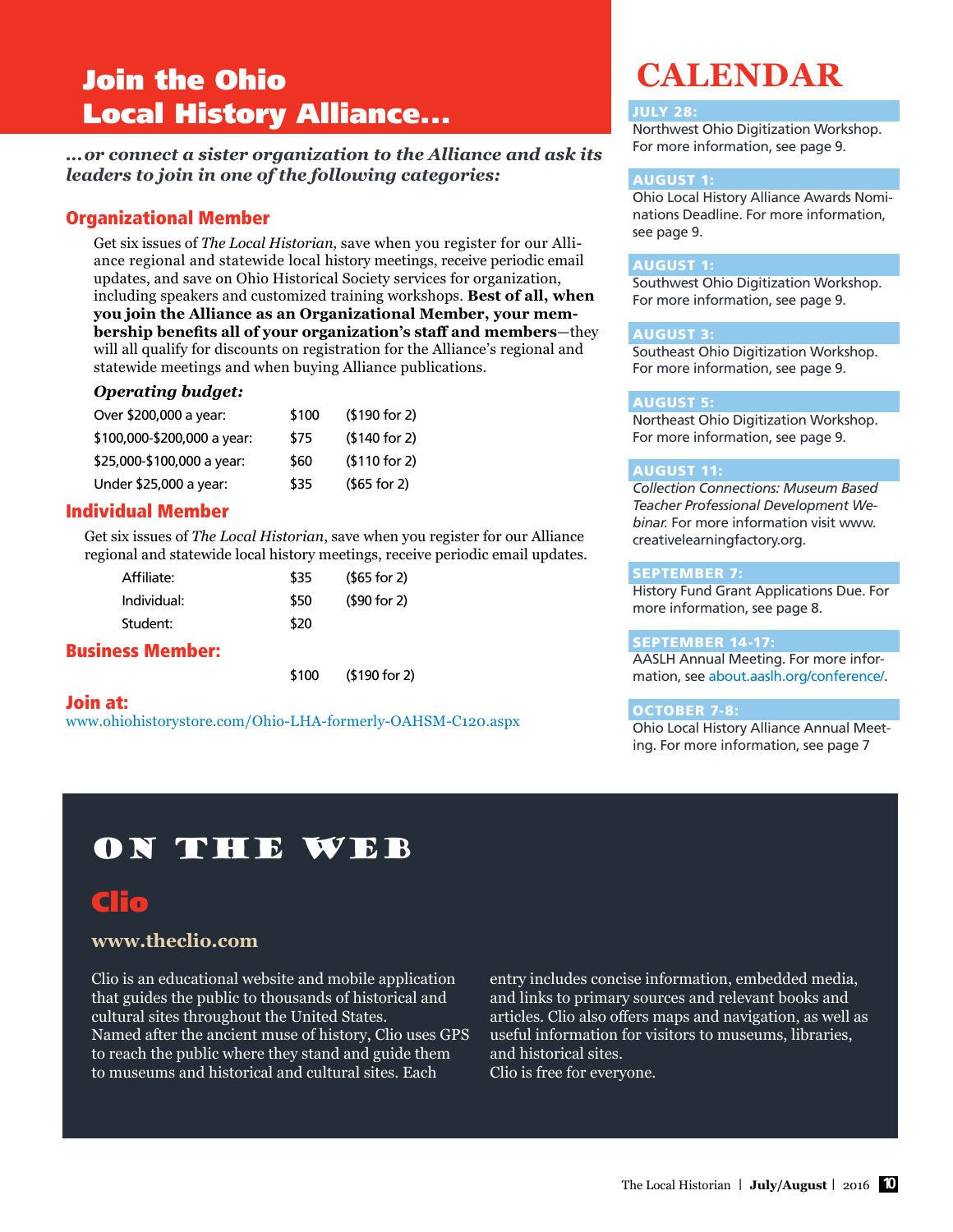# News from the Regions

# Region 1

Allen, Defiance, Fulton, Hancock, Hardin, Henry, Lucas, Putnam, Van Wert, Williams, and Wood Counties

The **Wood County Historical Society** is thrilled to be reopened to the public after the completion of its accessibility construction project. In addition to opening up new areas of the building to new audiences, the museum has also opened a new exhibit. *Be Your Own Museum: Our Community's Collections* invited members of the Wood County community to display their private collections. Some collections on exhibit include antique sewing machines, beer cans, tin soldiers, and superheroes. For more information visit [woodcountyhis](http://woodcountyhistory.org)[tory.org.](http://woodcountyhistory.org)

# Region 2

Ashland, Crawford, Erie, Huron, Marion, Morrow, Ottawa, Richland, Sandusky, Seneca, and Wyandot Counties

# Region 3

Cuyahoga, Lake, Lorain, Medina, and Summit Counties

# Region 4

Ashtabula, Geauga, Mahoning, Portage, and Trumbull Counties

The **Salem Historical Society** recently partnered with students in the Writing in the Public Sphere class offered at **Kent State Salem**. The course is designed to teach English majors how to use their skills outside academia. Students completed a project, nicknamed *Project Destination Preservation*, that gave the society several things it can use well into the future. Students conducted an oral history interview, transcribed the interview, made a short video to advertise the interview on social media, and created a genealogy brochure for beginners. To learn more go to [www.](http://www.salemhistoricalsociety.org) [salemhistoricalsociety.org](http://www.salemhistoricalsociety.org).

# Region 5

Carroll, Columbiana, Harrison, Holmes, Jefferson, Stark, Tuscarawas, and Wayne Counties

Twenty-three students and two fac-

ulty members from **Tusky Valley High School**, along with **Lawrence Township** staff, the **Friends of Fort Laurens**, and site staff, participated in **Fort Laurens** "Pay It Forward." The group swept, raked, cleaned tables, picked up sticks and branches, and wheel-barrowed and spread six yards of mulch (donated by Haueter Landscaping). Also at the site, 350 Cub Scouts participated in Archaeology Day and received merit badges at Fort Laurens and **Camp Tuscazoar**. Different stations were set up at the two locations, and each station allowed the scouts to satisfy one requirement of the badge. For more information go to [fortlaurens.]( http://fortlaurens.org/.  ) [org/.]( http://fortlaurens.org/.  ) 

# Region 6

Delaware, Fairfield, Fayette, Franklin, Knox, Licking, Madison, Perry, Pickaway, and Union **Counties** 

The **New Albany-Plain Township Historical Society** created a scavenger hunt tour of twelve important historical sites in Plain Township to help local third graders finish their year of studying their community. The scavenger hunt gives directions to each location and multiple choice lists of facts about each site. Students must guess the correct fact for each site to successfully complete the tour. Adults and teachers are learning as much about their community as the students. To learn more go to [www.newalbanyplaintownshiphis](http://www.newalbanyplaintownshiphistoricalsociety.org/)[toricalsociety.org/](http://www.newalbanyplaintownshiphistoricalsociety.org/)

# Region 7

Auglaize, Champaign, Clark, Darke, Greene, Logan, Mercer, Miami, Montgomery, Preble, and Shelby Counties

The **Champaign County Historical Society** is excited to debut their new website. Thanks to the tireless efforts of two board members, the site has been redesigned and updated. Volunteers continue to add upcoming events and available information from the society's archives. Check it out at [www.cham](http://www.champaigncountyhistoricalmuseum.org)[paigncountyhistoricalmuseum.org.](http://www.champaigncountyhistoricalmuseum.org)

# Region 8

Adams, Brown, Butler, Clermont, Clinton, Hamilton, Highland, and Warren Counties

Students from **Wilmington College**'s Introduction to Public History Practice course met with Adam Rapien, Congressional Staffer for Representative Steve Stivers (Ohio District 15). The

students discussed their concerns over the funding of the National Endowment for the Humanities and support museum-school partnerships, issues that were part of the American Alliance of Museums' national 2016 Advocacy Day event. As part of Wilmington College's commitment to hands-on learning, this course gave students practical, handson experience in observing and critiquing public history in the world around them, creating public history for a broad audience, advocating for the importance of public history, and preparing for a career in public history. For more information visit [www.wilmington.edu](http://www.wilmington.edu).

# Region 9

Athens, Gallia, Hocking, Jackson, Lawrence, Meigs, Pike, Ross, Scioto, and Vinton Counties

The **Jackson Historical Society's Berlin X-Roads Battlefield Preservation Association** participated in the **Civil War Trust**'s Park Day. Park Day is dedicated to cleaning up and improving Civil War battlefield sites. People from all over the area participated, including several Civil War Trust members from outside of Jackson County. You can see group's efforts on the Civil War Trust's website at [www.](http://www.civilwar.org) [civilwar.org.](http://www.civilwar.org)

# Region 10

Belmont, Coshocton, Guernsey, Monroe, Morgan, Muskingum, Noble, and Washington Counties

Ten museums in Southeastern Ohio are partnering to offer a **Family Pass** good for admission to each museum for a family of four throughout the remainder of 2016. Participants include the **Johnson-Humbrick House Museum, John & Annie Glenn Historic Site, National Road/Zane Grey Museum, Stone Academy Historic Site and Museum, Dr. Increase Mathews House, National Museum of Cambridge Glass, Guernsey County Historical Society, Historic Noble County Jail, Ball-Caldwell House,** and **The Castle**. Cost of the Family Pass is \$25 with proceeds going to the museum where the pass is purchased. **Ohio History Service Corps** member Bryan Blau is coordinating the program.